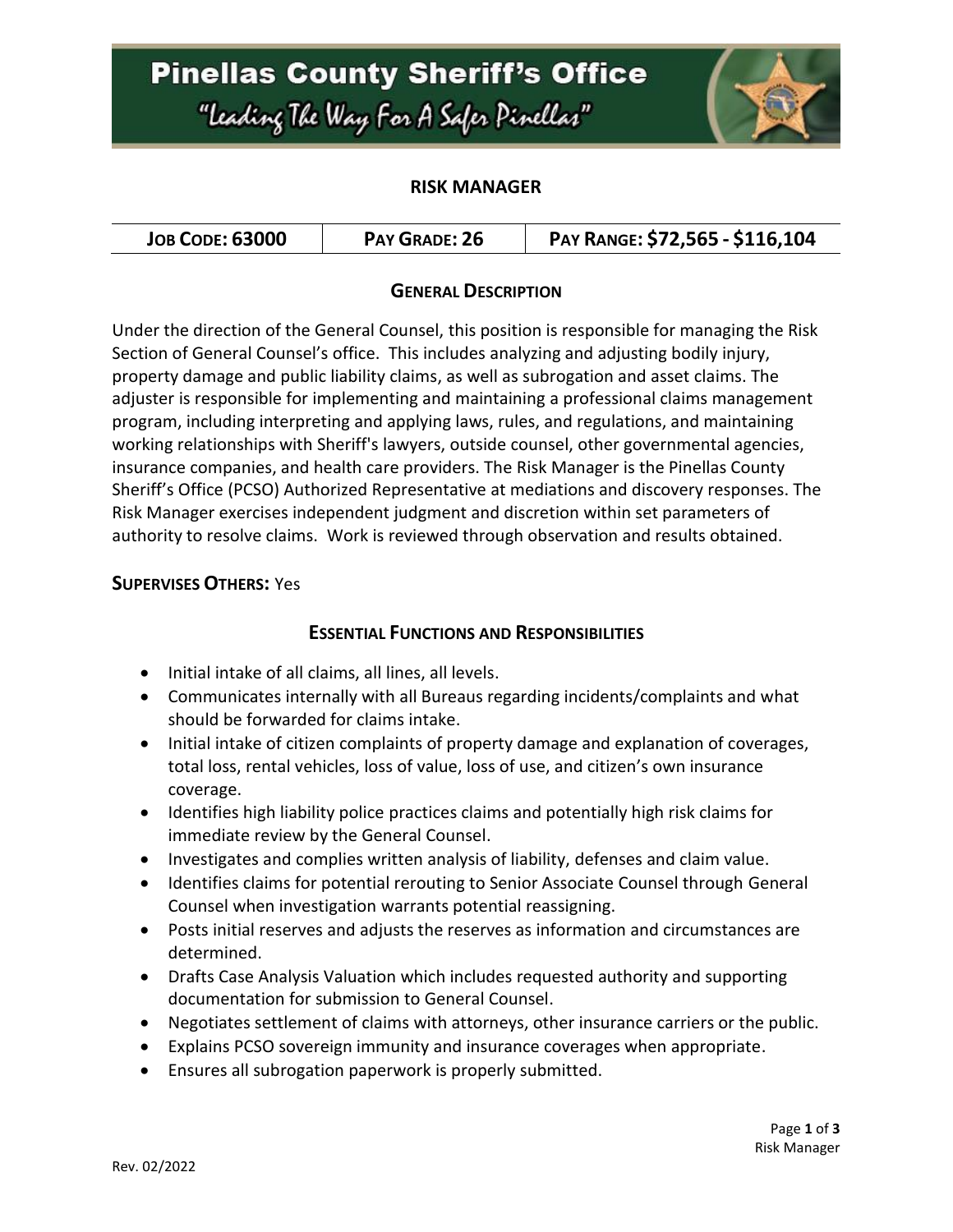## **Pinellas County Sheriff's Office** "Leading The Way For A Safer Pinellar"



- Compiles and analyzes data to prepare statistical reports regarding claims.
- Reviews financial reserves to assist in administering self-insurance program.
- Investigates, determines and submits Restitution figures to the State Attorney's Office.
- Investigates, submits and collects on all asset claims.
- Manages and maintains files for the professional claims management program.
- Manages the claims assistant.
- Assists with defense of lawsuits, provides assistance in developing defense strategies.
- Acts as the PCSO authorized Representative in litigation cases, including signing interrogatories, appearing at mediations, and assisting outside counsel where appropriate.
- Plans and recommends new systems or procedures to prevent future claims and reduce agency exposure to liability.
- Evaluates and hires vendors to perform appraisals, and where appropriate repair services.
- Participates in Sheriff's Office recruitment and community relations activities as directed.

This position may be considered essential and, in the event of an emergency or natural disaster, may be required to work.

This list is not intended to be all-inclusive and you may not be responsible for every item listed. The employer reserves the right to assign additional functions and responsibilities as necessary.

#### **QUALIFICATIONS**

- Graduation from an accredited college or university with a Bachelor's Degree in Business Administration, Public Administration, Risk Management or related field AND three (3) years' related experience AND two (2) years' supervisory experience OR
- Graduation from an accredited college or university with an Associate's Degree in Business Administration, Public Administration, Risk Management or related field AND five (5) years' related experience AND two (2) years' supervisory experience, OR
- High school graduation or equivalent diploma from an institution accredited by an accrediting body recognized by the U. S. Dept. of Education or licensed as a degree granting institution by the Commission for Independent Education AND eight (8) years' related experience AND two (2) years' supervisory experience
- Or equivalent combination of education and experience
- Licensed as All Lines Adjuster in State of Florida
- Must possess a valid Florida driver's license